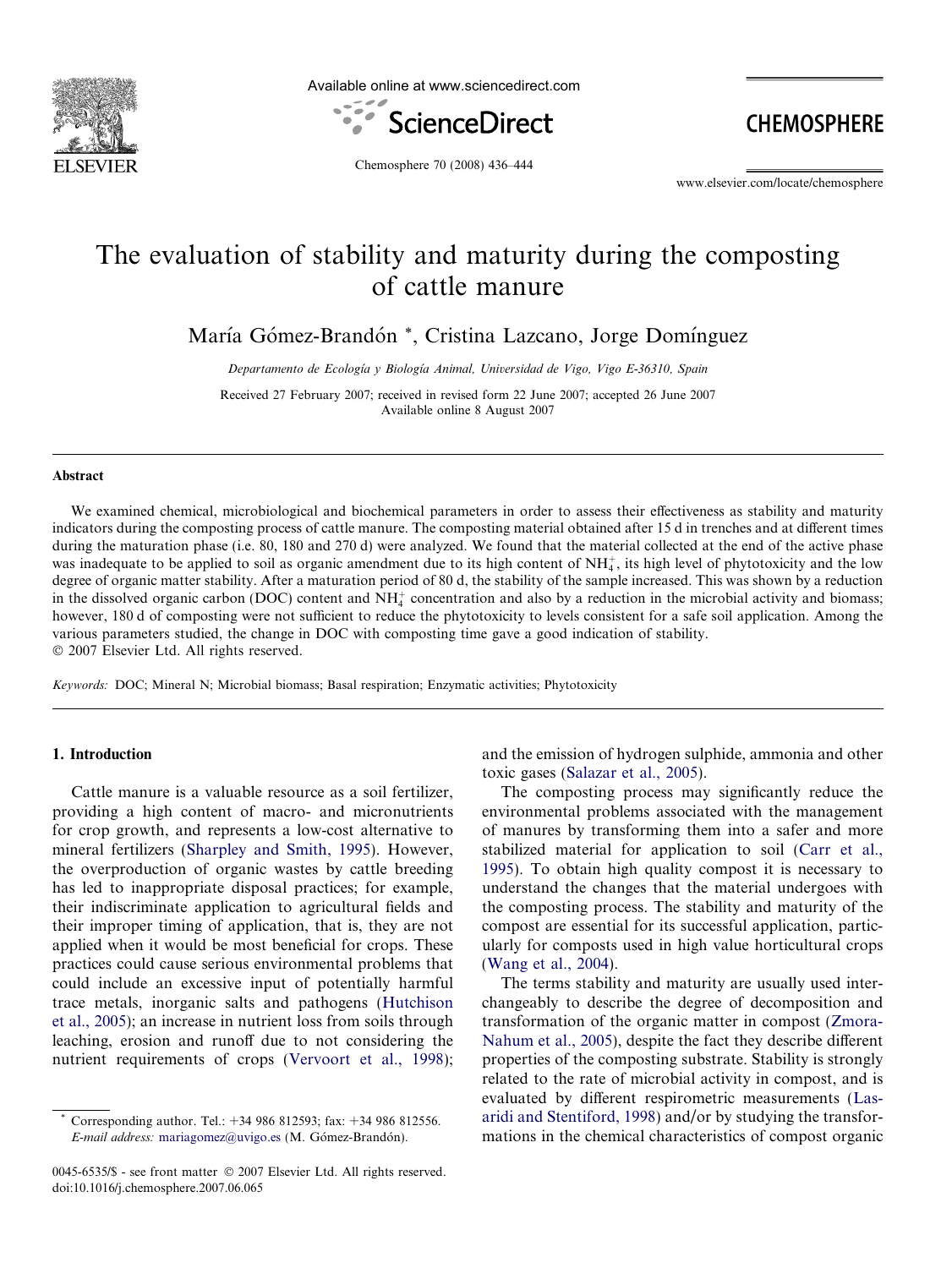matter (Pichler and Kögel-Knabner, 2000). Respirometric tests have been shown to be adequate for assessing compost stability because they are able to measure the extent of which readily biodegradable organic matter has decomposed during the composting process ([Adani et al., 2004\)](#page-7-0). Compost maturity generally refers to the degree of decomposition of phytotoxic organic substances produced during the active composting phase and to the absence of pathogens and viable weed seeds [\(Wu et al., 2000](#page-8-0)). Both these properties are critical for the quality and marketability of the final product.

The application of unstable compost to soil may produce a competition for oxygen between microbial biomass and plant roots/seeds. This fact can deprive plant roots/ seeds of oxygen, and lead to the production of  $H_2S$  and  $NO<sub>2</sub><sup>-</sup>$  [\(Mathur et al., 1993](#page-8-0)). Another problem is nitrogen starvation of plants as microorganisms scavenge soil N to make up for the deficit resulting from the application of unstable compost with a high C to N ratio. The phytotoxicity of unstable composts represents another major problem; this is due to the emission of ammonia and the presence of other phytotoxic substances like phenolic compounds and ethylene oxide that is synthesized during the decomposition of unstable compost in soil. Low-molecular weight organic acids (i.e. acetic, propionic and butyric acids) produced by the anaerobic digestion of the organic matrix are also responsible for compost phytotoxicity ([Fuchs, 2002\)](#page-7-0).

Management of the composting process must consider the potential agronomic value of the end product and its suitability for plant crops by evaluating its degree of maturity. Biological methods involving seed germination tests and plant growth bioassays have been used to evaluate the maturity of compost ([Cooperband et al., 2003\)](#page-7-0). This is a tedious work and there are disagreements regarding the ability of these tests to determine compost maturity ([Brewer and Sullivan, 2003](#page-7-0)).

A large variety of techniques have been reported for the determination of compost stability ([Wang et al., 2004\)](#page-8-0). Chemical parameters such as pH, electrical conductivity (EC), cation exchange capacity, dissolved organic carbon (DOC) and the ratios of C to N and  $NH_4^+$  to  $NO_3^-$  have been applied as indicators of stability. Since stabilization implies the formation of humic-like substances, humification indexes are generally accepted as a criterion of stability, but their absolute values vary greatly among composts of different source materials. Moreover, their determination requires proper separation of the non-humic fraction from the fulvic acid fraction because other compounds with similar structure to humic substances but different biological meaning (i.e. lignin residues, quinones, polyphenols, fats, etc.) can be extracted (Sánchez-Monedero et al., [1999](#page-8-0)). Stability indicators based on the study of microbial biomass and its activity have also been proposed. [Mondini](#page-8-0) [et al. \(2006\)](#page-8-0) reported that microbial biomass can be used as a stability parameter in ligno-cellulosic waste composts because it clearly reflects the transformation of organic matter during the composting process. Respiration  $(CO<sub>2</sub>)$ evolution rate and/or  $O_2$  uptake rate) is a general measure of microbial activity, and it has been widely used to evaluate the stability of compost (Gómez et al., 2006). The ATP content and enzyme activities are also useful as indicators of compost stability ([Tiquia et al., 2002; Boulter-Bitzer](#page-8-0) [et al., 2006\)](#page-8-0).

The use of different parameters appropriate to determine the maturity and/or stability of composts will allow us to broaden our knowledge about the composting process. Therefore, the two major objectives of this study were (a) to describe the chemical, microbiological and biochemical changes during the industrial composting of cattle manure and (b) to compare different parameters with respect to their ability to evaluate compost stability and maturity during the industrial composting of cattle manure.

#### 2. Materials and methods

#### 2.1. Source materials and composting process

This study followed the composting process of fresh cattle manure obtained from the agricultural cattle complex "Energía Viva, S.A." in León, Spain. The researchers did not control the composting operation or attempt to influence the course of the composting process, which involved an active phase of 15 d, followed by a maturation stage in piles for 270 d.

Cattle manure subject to the active phase in five trenches with approximate dimensions of 42 m long, 1.8 m wide and 4.5 m high where each contained approximately  $300 \text{ m}^3$  of material. Throughout the process, these trenches were aerated from the bottom with forced air through a blower in order to induce air convection movement into the material and deliver oxygen to microorganisms. The functioning of the air blower varied as a function of the temperature: (i) continuous aeration when the temperature of the composting mass overcame the value of  $60^{\circ}$ C; (ii) intermittent aeration according to a preset cycle of 5 min aeration and 5 min pause when the temperature was found between 55 °C and 60 °C; and (iii) intermittent aeration according to a preset cycle of 5 min aeration followed by 10 min pause when the temperature was below  $55^{\circ}$ C. The forced ventilation was combined with daily turnings in order to homogenize the composting mass and to avoid the substrate compaction and the subsequent low porosity and deficient air distribution. The composting material was watered with water and the moisture content was controlled daily and kept within the range of recommended values (45–65%; [Miller, 1993\)](#page-8-0).

During the curing phase, the composting mixture from each trench was pilled up and left to mature in maturation piles (50 m long, 2 m wide and 2 m high) up to 270 d in a space covered on top by a ceiling with the sides opened. These piles were turned for aeration twice a month and sporadically watered with leachates from the cattle farm. Samples were collected at 10 random locations at 15, 80,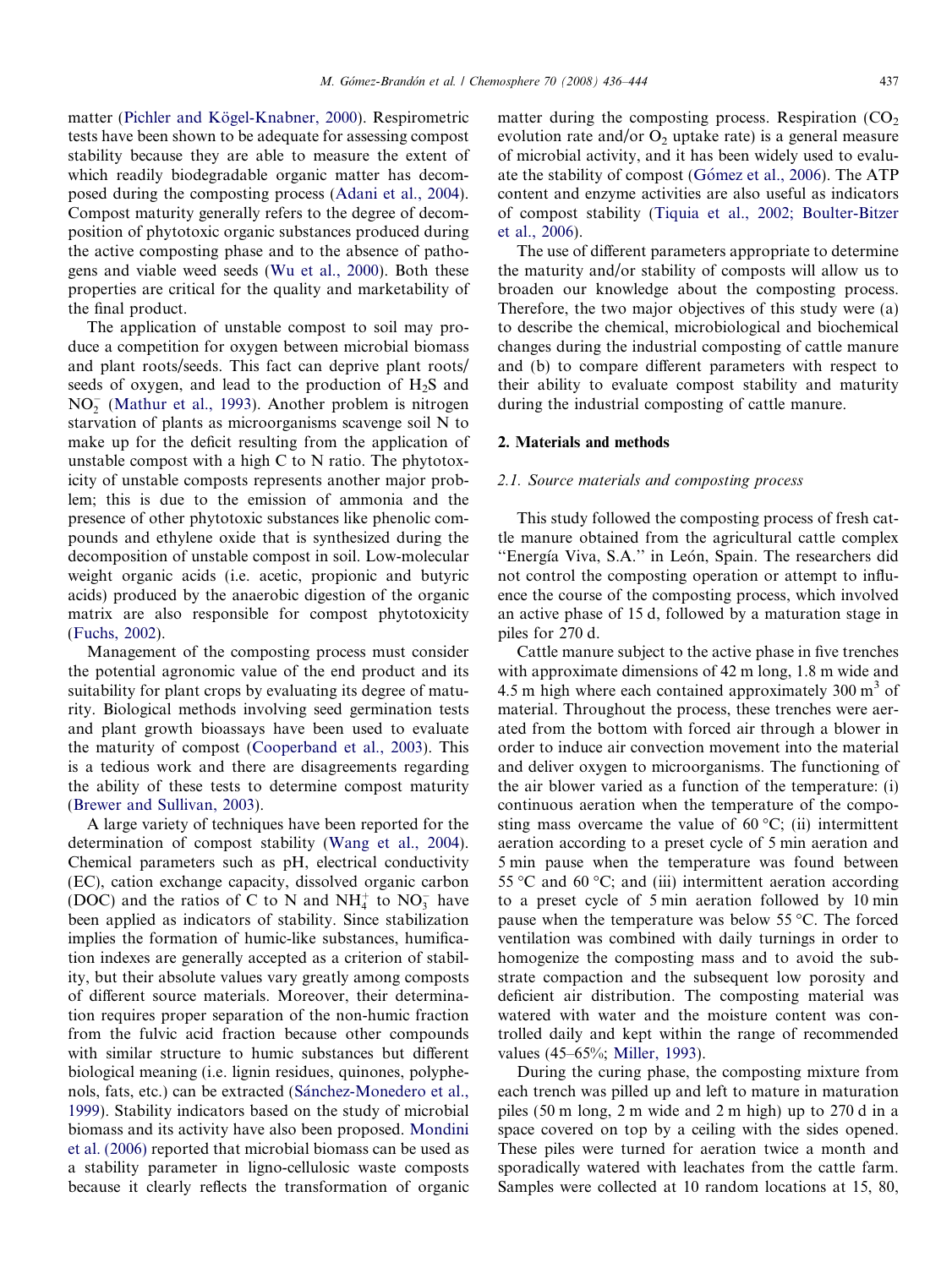180 and 270 d and thoroughly mixed to generate composite samples. All the samples were stored in sealed plastic containers that were kept at  $5^{\circ}$ C until they were analyzed. The initial fresh cattle manure was also analyzed for comparison.

## 2.2. Chemical analyses

EC and pH were analyzed in water extracts  $(1:10, w/v)$ . Total C and N contents were analyzed on a Carlo Erba 1500C/N analyzer on dried samples. DOC was determined in  $0.5 M K<sub>2</sub>SO<sub>4</sub>$  extracts (1:50, w/v) by heat digestion (150  $\degree$ C, 30 min) with sulphuric acid and potassium dichromate and read in a Bio-Rad Microplate Reader 550 at 590 nm. Inorganic nitrogen ( $NH_4^+$  and  $NO_3^-$ ) was determined in 0.5 M  $K_2SO_4$  extracts (1:5, w/v) using the modified indophenol blue technique [\(Sims et al., 1995\)](#page-8-0) with a Bio-Rad Microplate Reader 550. The content of P was analyzed in ammonium bicarbonate-diethylenetriaminepentaacetic acid (AB-DTPA) extracts  $(1:6, w/v)$  by atomic absorption spectrophotometry ([Soltanpour and Schwab,](#page-8-0) [1977\)](#page-8-0).

## 2.3. Microbiological and biochemical analyses

Microbial biomass carbon (Cmic) was determined by the chloroform fumigation–extraction method [\(Vance](#page-8-0) [et al., 1987](#page-8-0)) on moist samples (5 g fresh weight). The filtered extracts of both fumigated and non-fumigated samples were analyzed for soluble organic C using a Microplate Reader (Bio-Rad Microplate Reader 550, 590 nm). Cmic was estimated as the difference between the organic C extracted from the fumigated and the nonfumigated sample, multiplied by the  $K_2SO_4$  extraction efficiency factor for microbial C ( $K_c = 2.64$ ).

Ergosterol is a membrane-bound molecule commonly used as a fungal biomarker (Bååth and Anderson, 2003). The ergosterol content of the samples was extracted by the microwave assisted extraction method and determined by HPLC analysis [\(Young, 1995](#page-8-0)).

Microbial activity was assessed by measuring the rate of  $CO<sub>2</sub>$  evolution from the samples (5 g fresh weight) after 6 h of incubation. The evolved  $CO<sub>2</sub>$  was trapped in 0.02 M NaOH and then measured by titration with HCl to a phenolphthalein endpoint, after adding excess  $BaCl<sub>2</sub>$  [\(Ander](#page-7-0)[son, 1982\)](#page-7-0).

Alkaline phosphomonoesterase activity was estimated by determining the p-nitrophenol (PNP) released, after incubating the samples  $(1 \text{ g fresh weight})$  with *p*-nitrophenyl phosphate (0.025 M) for 1 h at 37 °C, in a Bio-Rad Microplate Reader 550 at 400 nm [\(Eivazi and Tabatabai, 1972\)](#page-7-0). bglucosidase activity was assessed by determining the PNP released, after incubating the samples (1 g fresh weight) with  $\beta$ -D-glucopyranoside (0.025 M) for 1 h at 37 °C, in a Bio-Rad Microplate Reader 550 at 400 nm [\(Eivazi and](#page-7-0) [Tabatabai, 1988\)](#page-7-0). Protease activity was measured by determining the amino acids released, after incubating the samples (1 g fresh weight) with sodium caseinate (2%) for 2 h at 50 C, using Folin–Ciocalteu reagent, in a Bio-Rad Microplate Reader 550 at 700 nm [\(Ladd and Butler,](#page-8-0) [1972\)](#page-8-0). Cellulase activity was estimated by determining the reducing sugars released after incubating the samples (5 g fresh weight) with carboxymethyl cellulose sodium salt  $(0.7\%)$  for 24 h at 50 °C, in a Bio-Rad Microplate Reader at 690 nm ([Schinner and Von Mersi, 1990](#page-8-0)).

# 2.4. Phytotoxicity assay

The phytotoxicity of the samples was determined in distilled water extracts  $(1:5, w/v)$  following the method of [Zucconi and de Bertoldi \(1987\).](#page-8-0) The extracts were agitated vigorously for 1 h and then centrifuged for 15 min at 10 000 rpm in order to separate the phases. The supernatant was collected and filtered through a  $0.45 \mu m$  membrane filter. The extracts were diluted to 30% and used as germination media. One milliliter of the germination solution was pipetted into a sterilized Petri dish lined with Whatman #1 filter paper. Ten seeds of garden cress (Lepidium sativum L.), which is one of the most sensitive test species for evaluating the phytotoxicity ([Gehringer et al.,](#page-7-0) [2003\)](#page-7-0), were evenly distributed on the filter paper and incubated 24 h at 20–25 °C in the dark. Then, the germination was stopped by adding 1 ml of ethanol. The seed germination percentage and root elongation of L. sativum were also measured in distilled water and used as control. Finally, the germination index (GI), expressed as percentage of control, was calculated based on relative seed germination percentage and relative root elongation.

# 2.5. Statistical analyses

The statistical analysis of data was carried out using the SPSS 11.0 program for Windows. A normality test was made for all the parameters prior to analyzing the variance. The results were submitted to an ANOVA test in order to determine changes in the variables with the composting time. A Tukey's test was used for testing significant statistical differences among composting times. The relationships between variables were defined by regression analysis. A principal components analysis was carried out to summarize the results obtained with the chemical, biochemical and microbiological parameters. Two principal components (PC1 and PC2) were used for this analysis.

# 3. Results and discussion

### 3.1. Chemical changes

The main chemical properties of the initial cattle manure and the composting mixture after 15, 80, 180 and 270 d are shown in [Table 1](#page-3-0). An increase in the pH values was recorded during the active phase, suggesting the alkalinization of the manure as a consequence of the release of ammonia from the degradation and mineralization of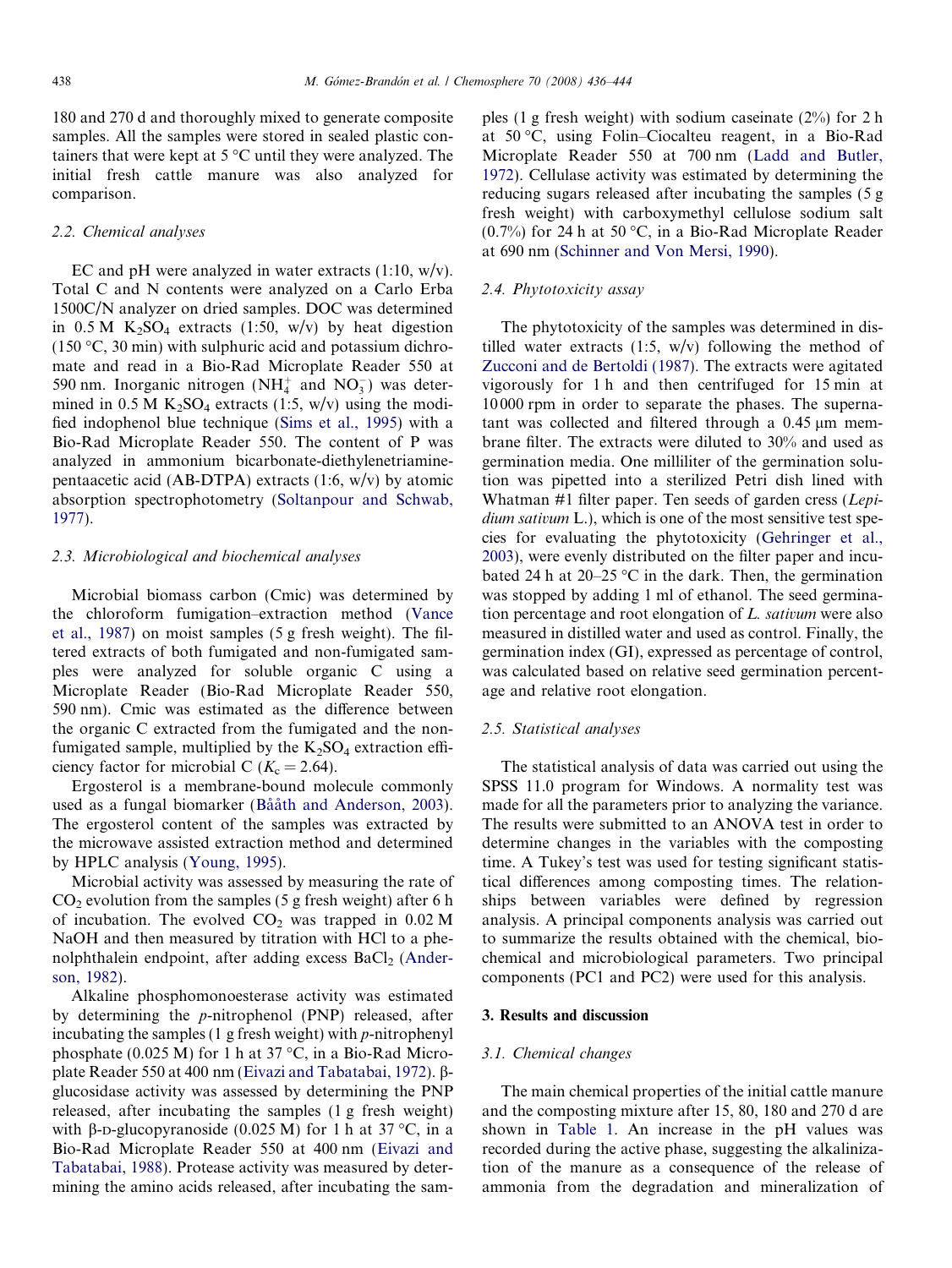<span id="page-3-0"></span>Table 1 Variation in the chemical properties of cattle manure with composting time

|                                   | Composting time (days) |                   |                   |                   |                   |
|-----------------------------------|------------------------|-------------------|-------------------|-------------------|-------------------|
|                                   | Thermophilic           |                   | Maturation        |                   |                   |
|                                   |                        | 15                | 80                | 180               | 270               |
| $EC (mS cm-1)$                    | $1.30 \pm 0.08c$       | $2.10 \pm 0.11$   | $2.80 \pm 0.23a$  | $2.90 \pm 0.16a$  | $3.00 \pm 0.12a$  |
| pH                                | $8.26 - 8.30b$         | $8.07 - 8.86b$    | $9.20 - 9.40a$    | $9.50 - 9.75a$    | $9.48 - 9.72a$    |
| Total C $(\% )$                   | $39.90 \pm 0.28a$      | $38.50 \pm 0.26a$ | $32.15 \pm 0.53b$ | $33 \pm 0.53b$    | $25 + 1.22c$      |
| Total N $(\% )$                   | $2.40 + 0.09b$         | $2.20 + 0.03b$    | $2.90 + 0.05a$    | $3.10 + 0.04a$    | $2.40 \pm 0.13b$  |
| C to N ratio                      | $17 \pm 0.74a$         | $17.50 \pm 0.33a$ | $11.40 \pm 0.34b$ | $10.75 \pm 0.09b$ | $10.60 \pm 0.12b$ |
| $DOC$ (mg kg <sup>-1</sup> dw)    | $7000 + 700a$          | $7300 \pm 280a$   | $3400 \pm 610b$   | $3100 \pm 250b$   | $2200 + 10b$      |
| $NH_4^+$ (mg kg <sup>-1</sup> w)  | $600 \pm 90b$          | $1200 + 10a$      | $300 + 40c$       | $120 \pm 10c$     | $250 + 30c$       |
| $NO_3^-$ (mg kg <sup>-1</sup> dw) | $20 \pm 10b$           | $700 \pm 60a$     | $20 \pm 10b$      | $50 \pm 10b$      | $70 \pm 10b$      |
| $NH4+$ to $NO3-$ ratio            | $30 \pm 14a$           | $1.71 \pm 0.58$ b | $15 + 7.10a$      | $2.4 \pm 0.96b$   | $3.57 \pm 0.89$ b |
| Available P (mg $kg^{-1}$ )       | $170 \pm 10b$          | $350 \pm 20a$     | $120 \pm 30$ bc   | $110 \pm 10$ bc   | $70 \pm 10c$      |

Values are means  $\pm$  standard error ( $n = 5$ ). Values within the same row followed by the same letter are not significantly different according to Tukey's test  $(P = 0.05)$ .

organic compounds. During the maturation stage, pH reached higher levels than in the initial cattle manure and the sample collected at the end of the active phase. This increase is not typical in the maturation phase, where it is expected that the pH drops to neutral values and then stabilizes. The watering of the maturation piles with the leachates from the cattle farm, and the turnings of these piles could be responsible of these results. The pH values reached during the maturation are rather high and this fact could have important implications on the fertility and productivity of soils subjected to compost amendment, as well as on the development of pH-sensitive plants [\(Boulter-](#page-7-0)[Bitzer et al., 2000\)](#page-7-0). Moreover, acceptable pH ranges should be within tolerable levels to microorganisms, i.e. bacteria generally need a pH range of 6–7.5; fungi can tolerate a wider range, 5.5–8.0; and actinomycetes 5.0–9.0. Our composting material collected at different times during the maturation phase presented pH ranges that exceeded the previous ones; thus, the addition of these materials to soil may also strongly influence the soil microflora.

The EC also affects the quality of composts in a large way because it reflects their salinity and suitability for crop growth. This parameter increased after the active phase probably due to the release of soluble salts like ammonium and phosphate resulting from the decomposition of easily biodegradable organic substrates. As in the case of the pH, higher levels of EC were found during the maturation stage. The addition of liquid animal wastes to the maturation piles and the turning of these piles could have been responsible for the increase in EC. In spite of this increase, the EC of compost obtained after 270 d of maturation did not exceed the limit value of 3 mS  $cm^{-1}$  indicating a material that could be safely applied to soil (Soumaré [et al., 2002](#page-8-0)).

When an organic waste is composted, the C to N ratio generally decreases throughout the composting process due to the C losses as  $CO<sub>2</sub>$  and then stabilizes in the range of 10–15 [\(Chefetz et al., 1996\)](#page-7-0). As the total N content changed slightly with the composting time, in the present study, a significant reduction of this ratio during the maturation phase was mainly due to the depletion of easily degradable carbon compounds as outlined by DOC dynamics (Table 1). The rate of decrease in DOC concentration depends on the source material and the composting technique utilized. The amount of DOC during the composting process is related to the equilibrium between various reactions which increase or decrease its concentration. The degradation of solid polymeric material in the composting substrate may lead to the formation of soluble organic matter, which would increase the DOC concentration. On the other hand, the reduction in DOC depends on the continuous mineralization of soluble organic compounds, and the repolymerization and condensation pathways that lead to the formation of complex organic substrates with low solubility in water which tend to flocculate out the solution ([Said-Pullicino and Gigliotti, 2007](#page-8-0)).

Mineral N ( $NH_4^+$  and  $NO_3^-$ ) increased significantly during the active phase which indicates an intense mineralization. On the contrary, at maturation stage, the concentration of  $NH<sub>4</sub><sup>+</sup>$  greatly decreased due to its volatilisation as  $NH<sub>3</sub>$  as a result of the high pH observed during this phase and most likely because of the frequent turning. Low levels of  $NO_3^$ were also found during the maturation phase. This fact may have been the result of leaching of  $NO_3^-$  with the watering of the maturation piles. [Brewer and Sullivan \(2003\)](#page-7-0) reported a decrease in  $NO_3^-$  in yard trimmings compost obtained after 133 d of maturation probably due to the leaching from saturated compost or denitrification. Compared to the initial cattle manure, the  $NH_4^+$  to  $NO_3^-$  ratio greatly decreased during the active phase due to the high levels of  $NO_3^-$  detected in this stage. After 80 d of maturation, this ratio increased with respect to the sample collected at the end of the active phase. However, lower values of this ratio were reported in the samples collected after 180 and 270 d of maturation mainly due to the low content of  $\mathrm{NH}_4^+$ .

## 3.2. Microbiological and biochemical changes

The decreasing trend of microbial biomass throughout the composting process [\(Fig. 1](#page-4-0)a) was in agreement with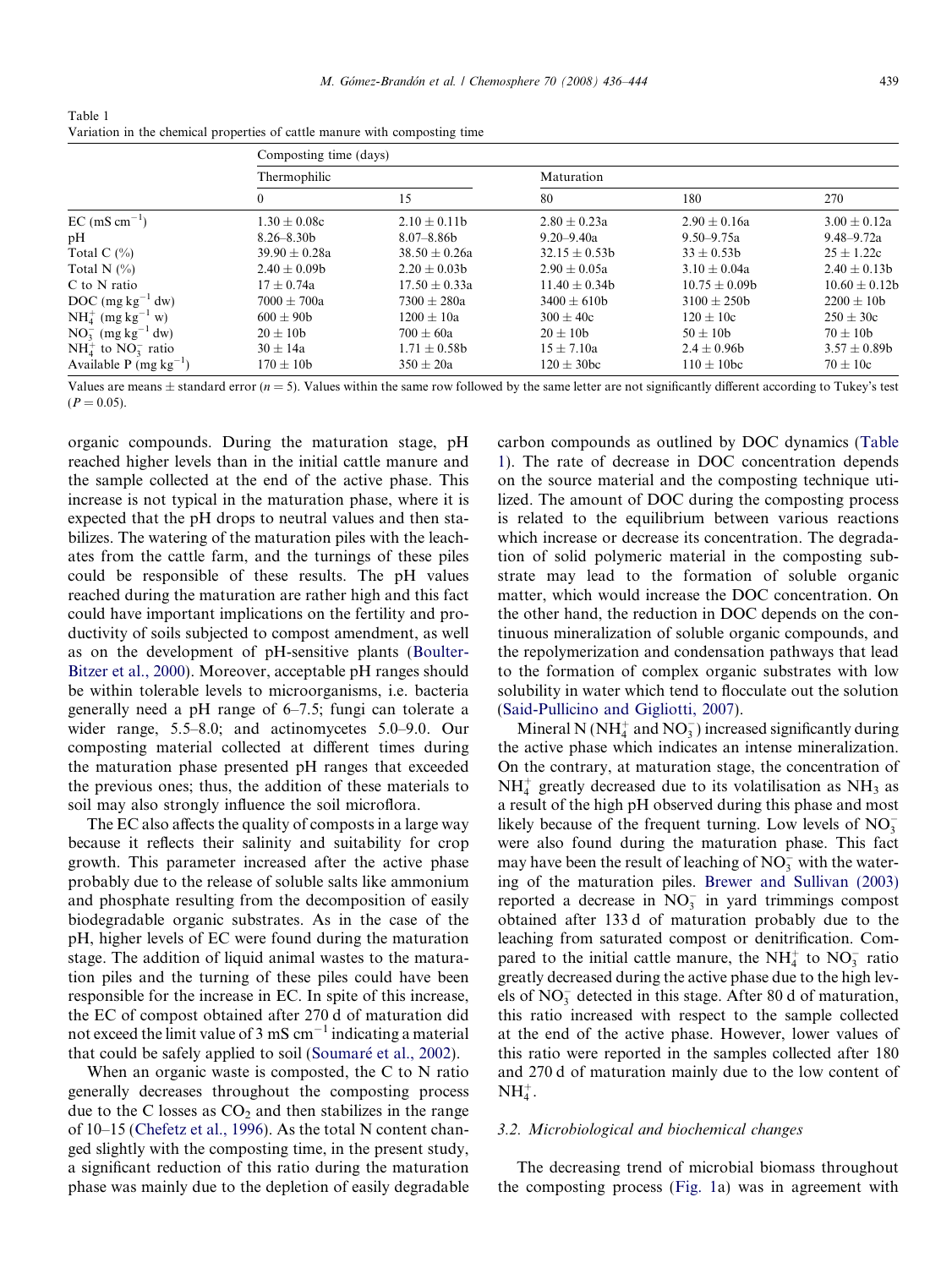<span id="page-4-0"></span>

Fig. 1. Changes in (a) Cmic, (b) ergosterol content and (c) basal respiration of the initial cattle manure  $(t = 0)$  and the composting material collected at the end of the active phase and at different times during the maturation stage (i.e. 80, 180 and 270 d). Values are means  $\pm$  standard error ( $n = 5$ ). Different letters indicate significant differences at  $P \le 0.05$ (Tukey HSD).

other works (García et al., 1992; Insam et al., 1996; Klamer and Bååth, 1998), reporting results obtained with different biomass quantification methods (fumigation–extraction, substrate-induced respiration, ATP content, total phospholipid fatty acids content). The fungal biomass measured as ergosterol content also decreased during the active phase and maturation stage compared to the initial cattle manure (Fig. 1b).

The microbial activity measured as basal respiration reached a maximum value of 5000 mg  $CO_2$  kg<sup>-1</sup> organic matter during the active phase, which could be attributed to the presence of easily degradable materials that stimulate the microbial community of the initial cattle manure. Moreover, the release of labile compounds resulting from the oxidative biodegradation of the matrix during the composting process could also explain the higher value obtained on day 15 with respect to the initial feedstock [\(Said-Pullicino et al., 2007](#page-8-0)). However, lower rates of respiration indicative of minor microbial activity were recorded

after the maturation period of 80 d (Fig. 1c). The decrease of microbial activity was corroborated by the reduction in the microbial biomass as indicated by the low levels of Cmic during the maturation period.

Enzymatic parameters also reflect the activity of the microbial community and indicate the ability of composting to degrade a wide range of common organic substrates [\(Mondini et al., 2004\)](#page-8-0). Important enzymes involved in the composting process include cellulases, which depolymerise cellulose; b-glucosidases which hydrolyse glucosides; amidohydrolases, proteases and ureases involved in N mineralization; and phosphomonoesterases and arylsulphatases that remove phosphate and sulphate groups from organic compounds.

In our study, the alkaline phosphomonoesterase activity greatly decreased during the active phase probably due to the feedback inhibition of this enzyme by inorganic phosphate ([Ayuso et al., 1996\)](#page-7-0). The high levels of extractable P found in the sample collected at the end of the active phase support this hypothesis [\(Table 1\)](#page-3-0). However, compared to this sample, this enzyme activity was significantly higher after 180 and 270 d of maturation [\(Fig. 2a](#page-5-0)). This could be due to the decrease in extractable P content during this period, as well as due to the formation of an enzyme– humus complex, which would make this enzyme more resistant to denaturation ([Mondini et al., 2004](#page-8-0)). Protease activity decreased throughout the process [\(Fig. 2b](#page-5-0)), which is indicative of a reduction in the substrate for protease capable of activating the synthesis of this enzyme [\(Diaz](#page-7-0) [Burgos and Polo, 1991\)](#page-7-0). Compared to the initial cattle manure, lower levels of cellulase activity were reported during the active and maturation stages ([Fig. 2c](#page-5-0)). On the other hand there were no significant differences in  $\beta$ -glucosidase activity with the composting time ([Fig. 2](#page-5-0)d). It is assumed that soil cellulases and  $\beta$ -glucosidases are mainly produced by fungi ([Hayano, 1986\)](#page-7-0). In the present study, a reduction in the fungal biomarker ergosterol was observed during the active phase and the maturation stage (Fig. 1b). We found a significant correlation between ergosterol and cellulase activity ( $R^2 = 0.50$ ,  $P = 0.0001$ ), but not with the  $\beta$ -glucosidase activity ( $R^2 = 0.05$ ,  $P = 0.164$ ). One possible explanation is the protection of  $\beta$ -glucosidase through the formation of complexes with the humic substances, which made the enzyme more resistant to physical and microbial degradation.

# 3.3. Summary of chemical, microbiological and biochemical changes using a principal components analysis

PC1 explained 60% of the variance and PC2 22% for a total explained variance of 82%. The variables responsible for the changes along PC1 included pH, EC, total C and N, C to N ratio, DOC,  $NH_4^+$ , NO<sub>3</sub>, NH<sub>4</sub><sup>+</sup> to NO<sub>3</sub> ratio, extractable P, Cmic, basal respiration and protease activity. All of them were positively correlated with this function, except pH, EC and total N. The variables responsible for the changes along PC2 included the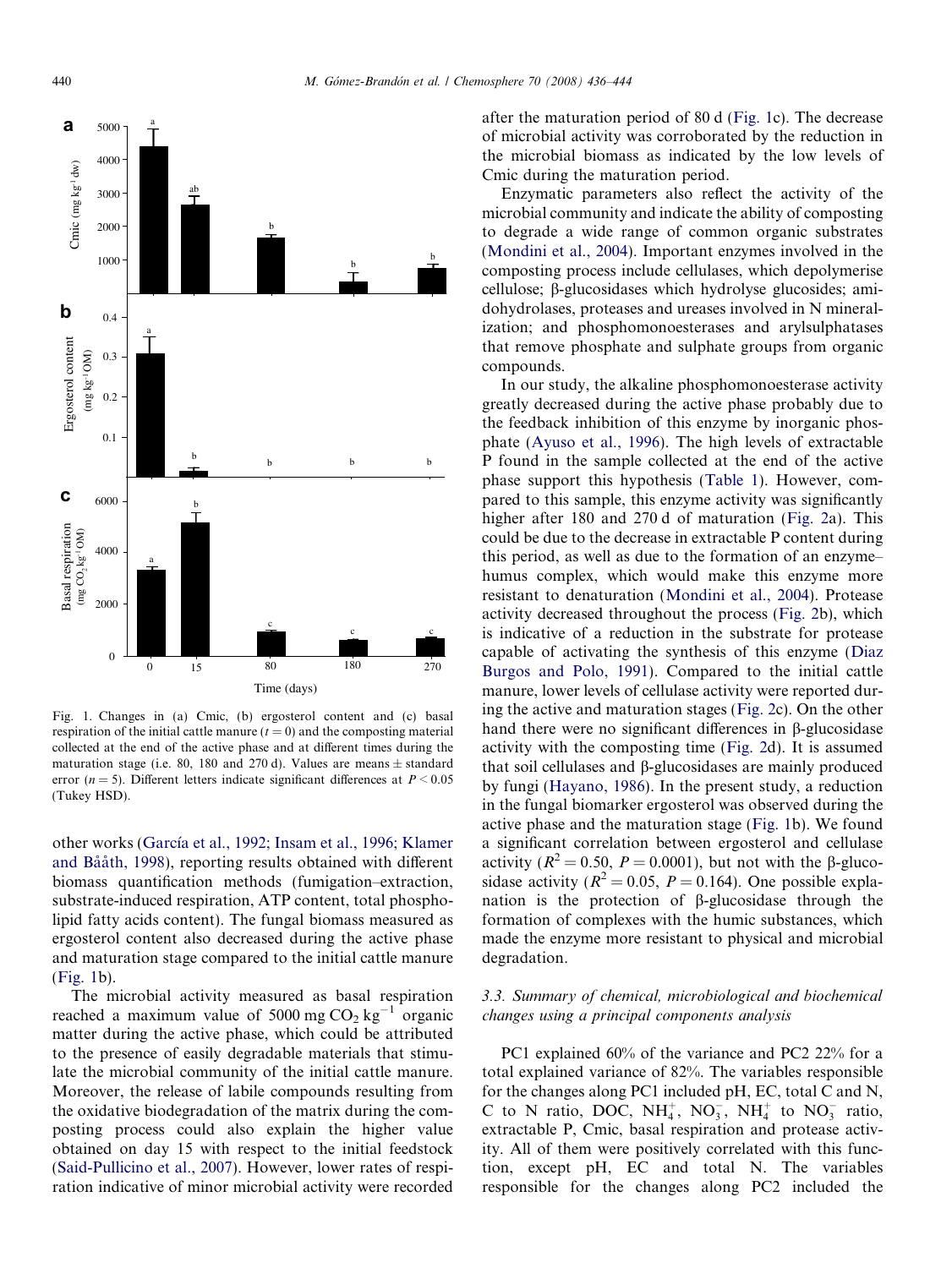<span id="page-5-0"></span>

Fig. 2. Changes in (a) alkaline phosphomonoesterase, (b) protease, (c) cellulase and (d)  $\beta$ -glucosidase activities of the initial cattle manure ( $t = 0$ ) and the composting material collected at the end of the active phase and at different times during the maturation stage (i.e. 80, 180 and 270 d). Values are means  $\pm$  standard error ( $n = 5$ ). Different letters indicate significant differences at  $P \le 0.05$  (Tukey HSD).

phosphomonoesterase and cellulase activities and ergosterol, which were positively correlated with this function. The sample collected at the end of the active phase separated from the initial cattle manure along PC2 (Fig. 3). This change was highlighted by a decrease in the concentration of ergosterol and phosphomonoesterase and cellulase activities during the active phase. However, the composting



Fig. 3. Principal components analysis of the chemical, microbiological and biochemical parameters of the initial cattle manure  $(t = 0)$  and the composting material collected at the end of the active phase and at different times during the maturation stage (i.e. 80, 180 and 270 d).

material collected at different times during the maturation phase separated from the initial cattle manure and the sample collected at the end of the active phase mainly along PC1. In this case, the change was characterized by an increase in the pH, EC and total N and a decrease in the total C, C to N ratio, DOC,  $NH_4^+$ , NO<sub>3</sub>, extractable P, Cmic, basal respiration and protease activity during the maturation period.

### 3.4. Phytotoxicity bioassay

The germination index was 0% in the initial cattle manure, and reached a value of 24% during the active phase. Then, at maturation stage, a GI of 87% was recorded after 270 d of maturation [\(Fig. 4\)](#page-6-0). Thus, more than 180 d were needed to overcome the threshold limit of 60% stated by [Zucconi and de Bertoldi \(1987\)](#page-8-0) to reduce the phytotoxicity to levels consistent for a safe soil application.

## 3.5. Evaluation of stability and maturity parameters

The greatest concern regarding the evaluation of maturity is that this parameter does not only depend on the type of material and composting process utilized but also on the target use of the final product. As the composting of animal manures increases, due to its practical characteristic as a method of recycling, it becomes more and more important to determine the appropriate use of each method for the evaluation of the stability and maturity of the compost.

The application of chemical parameters to assess the stability of compost is a common practise in the research on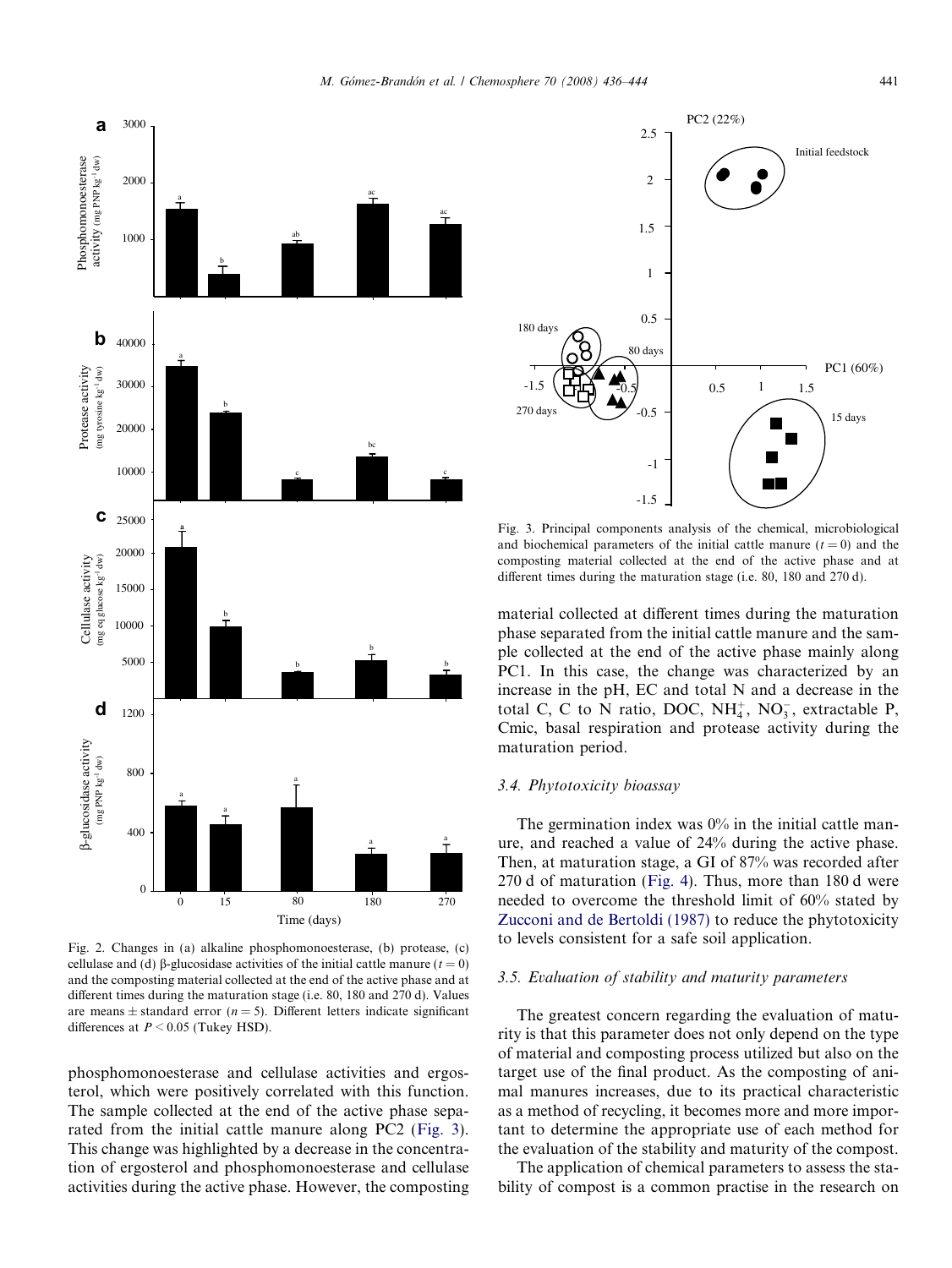<span id="page-6-0"></span>

Fig. 4. Changes in the germination index of the initial cattle manure  $(t = 0)$  and the composting material collected at the end of the active phase and at different times during the maturation stage (i.e. 80, 180 and 270 d). Values are means  $\pm$  standard error ( $n = 5$ ). Different letters indicate significant differences at  $P \le 0.05$  (Tukey HSD).

composting. To be a good indicator, a chemical parameter should fulfil the following requirements: (a) follow a consistent trend during the composting process; (b) provide reference, critical or threshold values; (c) require relatively rapid and cheap analytical procedures and (d) be easily interpretable. Some of the parameters frequently referred to in the literature regarding the evaluation of compost stability are discussed in this study.

C to N ratio may not be a good indicator of compost stability because it can level off before the compost stabilizes ([Namkoong et al., 1999\)](#page-8-0). For example, when wastes rich in nitrogen are used as source material for composting, like sewage sledges or manures, the C to N ratio can be within the values of a stable compost even though it may still be unstable. [Zmora-Nahum et al. \(2005\)](#page-8-0) reported a C to N ratio lower than the cutoff value of 15 very early during the composting of cattle manure, while important stabilization processes were still taking place.

DOC generally contains organic compounds having different susceptibilities to microbial degradation and different phytotoxic properties. For this reason DOC composition may have an important role in determining the stabilization process. In the present study, DOC concentrations during the maturation phase were lower than the threshold value of 4000 mg  $kg^{-1}$  suggested by [Zmora-](#page-8-0)[Nahum et al. \(2005\)](#page-8-0) for a stable compost showing that the composting material was stabilized after 80 d from the point of view of DOC content ([Table 1\)](#page-3-0). In addition, we found a significant correlation between DOC and respiration ( $R^2 = 0.60$ ,  $P = 0.0001$ ). [Chica et al. \(2003\)](#page-7-0) also showed DOC to be highly correlated to respiration.

Compost stability can be determined in terms of nitrification, which mainly takes place during the maturation stage when temperatures are close to the ambient. At the end of the composting process the content of  $NO_3^-$  should be higher than that of  $NH_4^+$ , indicating that the process has been performed under adequate aeration conditions ([Ber](#page-7-0)[nal et al., 1998](#page-7-0)). Our composting material collected at different times during the maturation phase did not exceed the limit value of  $400 \text{ mg kg}^{-1}$  suggested by [Zucconi and de](#page-8-0) [Bertoldi \(1987\)](#page-8-0) for the concentration of  $NH<sub>4</sub><sup>+</sup>$  in stable composts; but, the levels of  $NO_3^-$  were lower than expected during the maturation phase ([Table 1\)](#page-3-0). The  $NH_4^+$  to  $NO_3^$ ratio has also been used to estimate the compost stability [\(Bernal et al., 1998\)](#page-7-0), giving a limit value of 0.16 for stable composts. In our case, this value was exceeded during the maturation phase due to the low content of  $NO_3^-$  detected during this stage [\(Table 1\)](#page-3-0). As mineral nitrogen forms changed irregularly with the composting time, they cannot be reliable indicators.

After a maturation period of 80 d, similarly to DOC, the stability assessed by the rate of microbial respiration increased, because lower rates of respiration were reported in the composting material collected at different times during the maturation stage ([Fig. 1](#page-4-0)c). [Wang et al. \(2004\)](#page-8-0) also reported low rates of respiration, indicative of highly stabilized composts, towards the end of the composting of dairy and pig manures. [Adani et al. \(2004\)](#page-7-0) proposed a dynamic respiration index as an accurate indicator to measure the stability of composts resulting from different starting materials. They reported threshold values of 1000 and 500 mg  $O_2$  kg<sup>-1</sup> organic matter h<sup>-1</sup> to indicate medium and high stability, respectively. Other studies have established that the measurements of microbial respiration can be problematic as they are very sensitive to changes of moisture, temperature, and oxygen and nitrogen availability [\(Herrmann and Shann, 1993\)](#page-8-0).

[Wu et al. \(2000\)](#page-8-0) reported that the low  $CO<sub>2</sub>$  evolution is not always an indicator of a non-phytotoxic compost. Therefore, the evaluation of compost stability based on  $CO<sub>2</sub>$  evolution, and the maturity based on seed germination, are two different parameters of compost quality. In our study, despite of the fact that low rates of respiration, indicative of highly stabilized materials, were reported after 80 d of maturation, more than 180 d were needed to overcome the threshold limit of 60% stated by [Zucconi and de](#page-8-0) [Bertoldi \(1987\)](#page-8-0) for a compost to be considered phytotoxinfree (Fig. 4). The source material and the composting condition as well as the watering of the maturation piles with leachates from the cattle farm could have required more time to break down the phytotoxic substances.

Considering the key roles of microorganisms in the composting process, the use of microbiological properties as stability indicators is not surprising. Enzymatic activities play an important role during the composting process, as they are implicated in the biological and biochemical processes through which the initial organic substrates are transformed into the end product [\(Tiquia, 2002](#page-8-0)). As a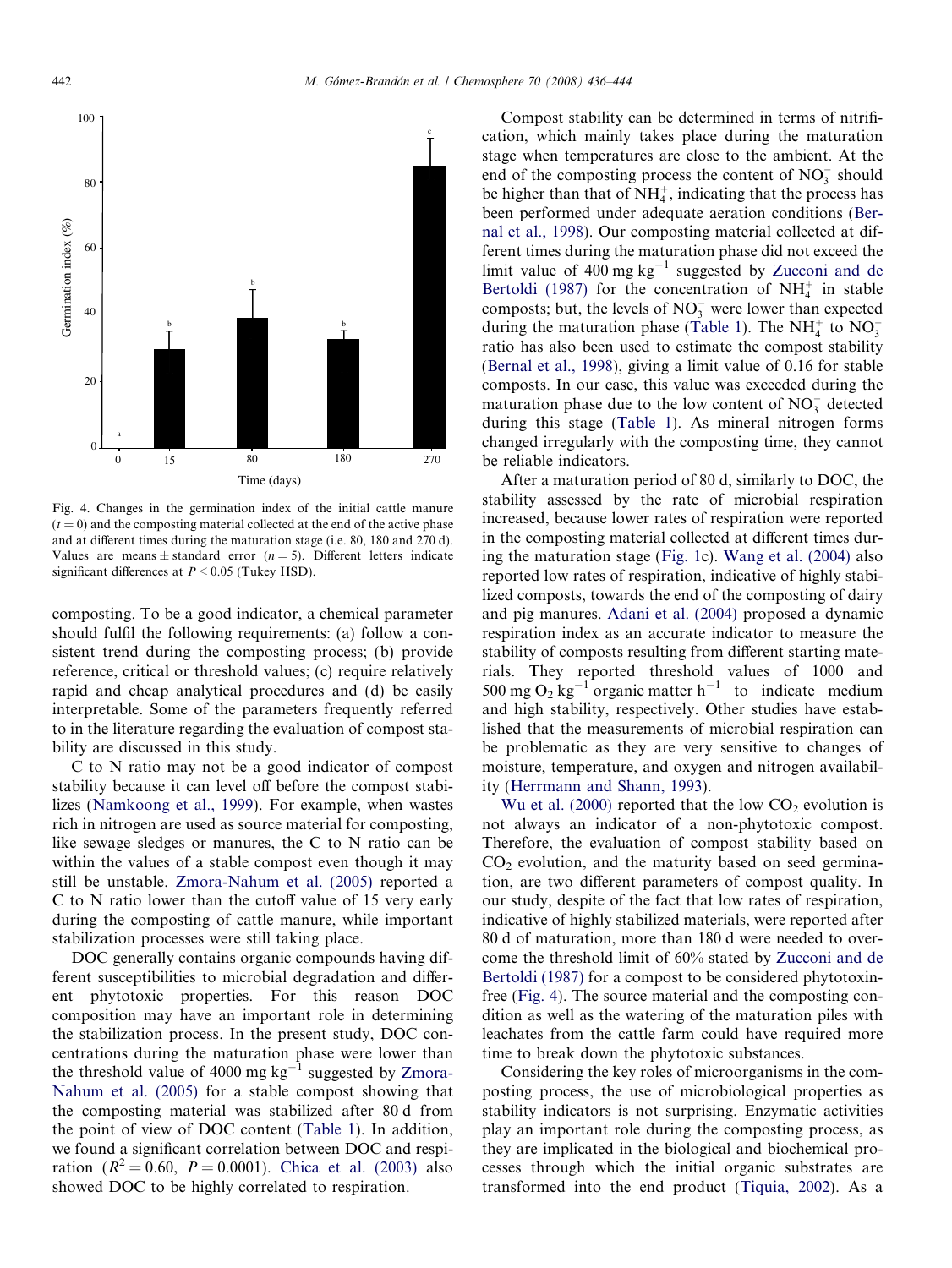<span id="page-7-0"></span>consequence, specific enzymatic activities could provide a way of characterizing the composting process with relation to the rate of transformation of organic residues and the stability of the end product. [Mondini et al. \(2004\)](#page-8-0) reported that the change in the location of enzymes throughout the composting process, i.e. from extracellular to complexed with humic-like substances, might be useful at the moment of evaluating compost stability, taking into account that not all enzymes will be as equally reliable as a stability index. Despite of the fact that the measurement of enzymatic activities is easy, quick and inexpensive, it is difficult to establish general threshold values to apply enzymatic activities as indicators of compost stability due to the widely different organic substrates involved in the composting processes. Thus, for compost characterization, it is necessary to follow the dynamics of enzymatic activities over time.

Having discussed the previous parameters, determining the change in DOC content with composting time seems to be the most suitable measurement to evaluate the stability of the composting material. It fulfilled the largest number of requirements, it followed a consistent trend and reached a critical value; moreover, it was neither time-consuming nor expensive and was easy to interpret. However, this does not mean that this measurement is equally accurate to evaluate the stability of all source materials and full composting facilities. The creation of databases, showing which protocols are most effective taking into account the source material, the composting conditions and if the experiment was done in a laboratory or at full scale will help us to chose correctly the different parameters for the evaluation of compost quality.

## 4. Conclusions

The active phase was accompanied by a significant increase in EC, mineral N, extractable P and basal respiration. However, lower levels of ergosterol and phosphomonoesterase, protease and cellulase activities were found during this phase. The maturation period was characterized by an increase in pH, EC and phosphomonoesterase activity and a decrease in C to N ratio, DOC, mineral N, extractable P, basal respiration and protease activity. The turning of maturation piles and the sporadic addition of leachates from the cattle farm to these piles influenced several parameters such as the pH and  $NO_3^-$  content resulting in values that are not typical from the maturation stage. Moreover, a maturation phase of 80 d was enough to obtain a stable compost as outlined by several parameters, but not to obtain a mature compost (i.e. with a low degree of phytotoxicity).

### Acknowledgements

María Gómez Brandón is financially supported by a FPU fellowship from Ministerio de Educación. The authors thank the personnel of "Energía Viva, S.A." for having let us follow the composting process in their facility. The authors thank Paul Fraiz for having revised the English in this article. The authors also thank the editor and the two anonymous reviewers for helping us to improve the quality of this work.

## References

- Adani, F., Gonfalonieri, R., Tambone, F., 2004. Dynamic respiration index as a descriptor of the biological stability of organic wastes. J. Environ. Qual. 33, 1866–1876.
- Anderson, J.P.E., 1982. Soil respiration. In: Page, A.L., Miller, R.H., Keeney, D.R. (Eds.), Methods of Soil Analysis, Part 2. Chemical and Biological Properties. American Society of Agronomy and Soil Science Society of America, Madison, WI, pp. 841–845.
- Ayuso, M., Pascual, J.A., García, C., Hernández, T., 1996. Evaluation of urban wastes for agricultural use. Soil Sci. Plant Nutr. 42, 105–111.
- Bååth, E., Anderson, T.H., 2003. Comparison of soil fungal/bacterial ratios in a pH gradient using physiological and PLFA- techniques. Soil Biol. Biochem. 35, 955–963.
- Bernal, M.P., Paredes, C., Sánchez-Monedero, M.A., Cegarra, J., 1998. Maturity and stability parameters of composts prepared with a wide range of organic wastes. Bioresour. Technol. 63, 91–99.
- Boulter-Bitzer, J.I., Boland, G.J., Trevors, J.T., 2000. Compost: a study of the development process and end-product potential for suppression of turfgrass disease. World J. Microbiol. Biotechnol. 16, 115–134.
- Boulter-Bitzer, J.I., Trevors, J.T., Boland, G.J., 2006. A polyphasic approach for assessing maturity and stability in compost intended for suppression of plant pathogens. Appl. Soil Ecol. 34, 65–81.
- Brewer, L.J., Sullivan, D.M., 2003. Maturity and stability evaluation of composted yard trimmings. Compost Sci. Util. 11, 96–112.
- Carr, L., Grover, R., Smith, B., Richard, T., Halbach, T., 1995. Commercial and on-farm production and marketing of animal waste compost products. In: Steele, K. (Ed.), Animal Waste and the Land– Water Interface. Lewis Publishers, Boca Raton, pp. 485–492.
- Chefetz, B., Hatcher, P.G., Hadr, Y., Chen, Y., 1996. Chemical and biological characterization of organic matter during composting of municipal solid waste. J. Environ. Qual. 25, 776–785.
- Chica, A., Mohedo, J.J., Martín, M.A., Martín, A., 2003. Determination of the stability of MSW compost using a respirometric technique. Compost Sci. Util. 11, 169–175.
- Cooperband, L.R., Stone, A.G., Fryda, M.R., Ravet, J.L., 2003. Relating compost measures of stability and maturity to plant growth. Compost Sci. Util. 11, 113–124.
- Diaz Burgos, M.A., Polo, A., 1991. Variaciones en la fracción orgánica durante el compostaje de lodos de depuradora. Suelo y Planta 1, 453– 466.
- Eivazi, F., Tabatabai, M.A., 1972. Phosphatases in soil. Soil Biol. Biochem. 9, 167–172.
- Eivazi, F., Tabatabai, M.A., 1988. Glucosidases and galactosidases in soil. Soil Biol. Biochem. 20, 601–606.
- Fuchs, J.G., 2002. Practical use of quality compost for plant health and viability improvement. In: Insam, H., Riddech, N., Klammer, S. (Eds.), Microbiology of Composting. Springer Verlag, Heidelberg, pp. 435–444.
- García, C., Hernández, T., Costa, C., Ayuso, M., 1992. Evaluation of the maturity of municipal waste compost using simple chemical parameters. Commun. Soil Sci. Plant Anal. 23, 1501–1502.
- Gehringer, M.M., Kewada, V., Coates, N., Downing, T.G., 2003. The use of Lepidium sativum in a plant bioassay system for the detection of microcystin-LR. Toxicon 41, 871–876.
- Gómez, R., Vázquez-Lima, F., Sánchez-Ferrer, A., 2006. The use of respiration indices in the composting process: a review. Waste Manage. Res. 24, 37–47.
- Hayano, K., 1986. Cellulase complex in tomato field soil: introduction, localization and some properties. Soil Biol. Biochem. 18, 215–219.